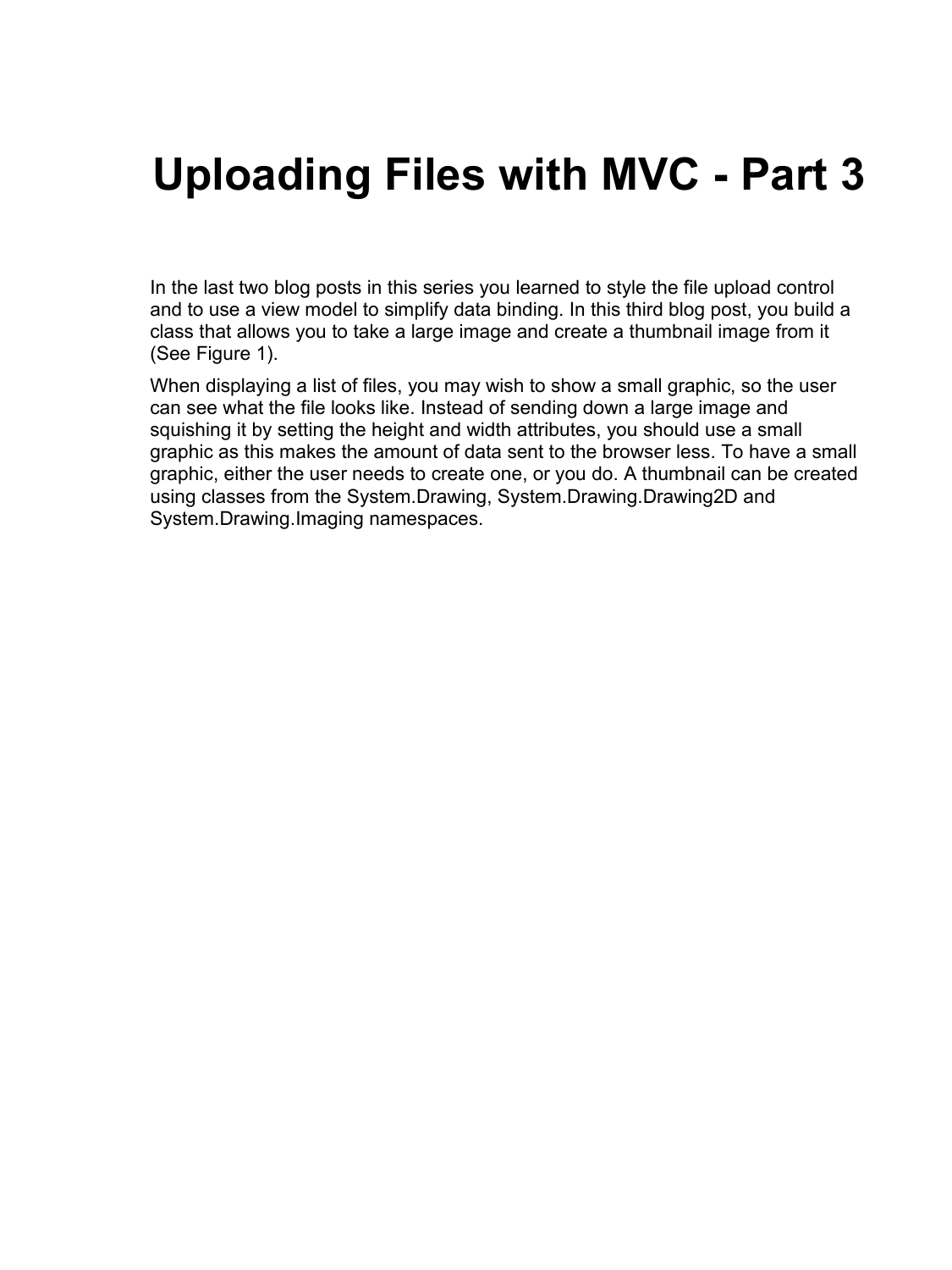

Figure 1: Create a small thumbnail from the large image uploaded

# **Web Configuration Settings**

To create a thumbnail from a large image you need to decide on what size you want to make the thumbnail. Instead of hard-coding the width and height, place these settings into the Web.config file instead. Not all files you upload can have a thumbnail made from them. For example, a text file can't be displayed as a thumbnail. In cases like these, you should have a default thumbnail image you can present to the user. Add another key named *noPreviewFileName* into the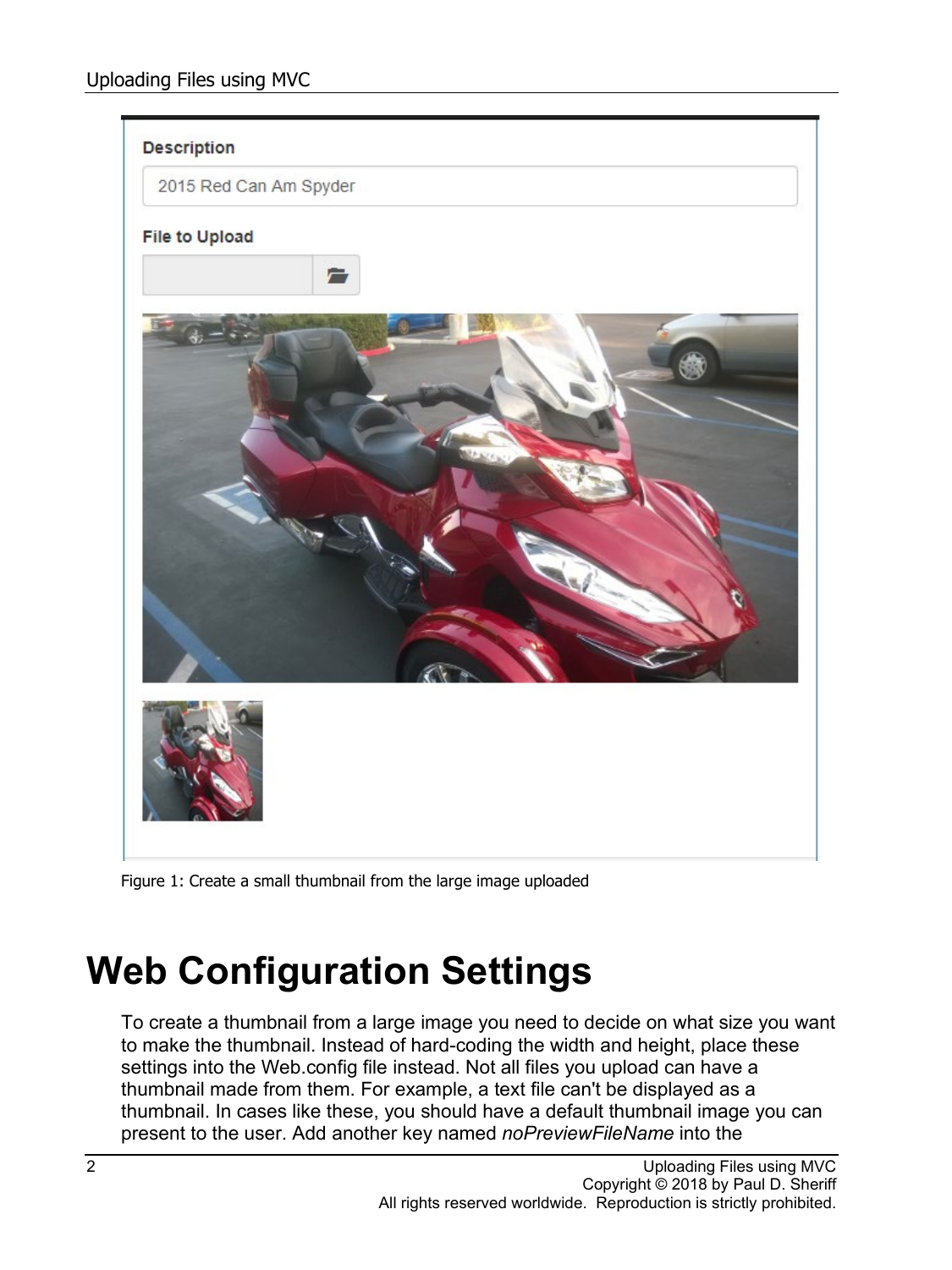appSettings section of your Web.config file to specify the path and file name for this default image. To help determine if a thumbnail can be created from the uploaded file, create a comma-delimited list of types to compare against the file type of the uploaded file. Name this key *imageTypes* in the appSettings section. If the upload file type matches one of the entries in this list, then create a thumbnail. If not, then use the default thumbnail. Below are the entries you should add to the appSettings section in your Web.config file.

```
<appSettings>
  <!-- BEGIN: Settings needed for image upload -->
  <add key="thumbWidth" value="100" />
  <add key="thumbHeight" value="100" />
  <add key="imageTypes" value="bmp,gif,img,jpeg,jpg,png" />
  <add key="noPreviewFileName" value="~/Images/NoPreview.png" />
   <!-- END: Settings needed for image upload -->
</appSettings>
```
# **Application Settings Class**

Create a class named AppSettings with several static properties to hold the data that is read from the appSettings section in the Web.Config file. Below is the complete source code for this class.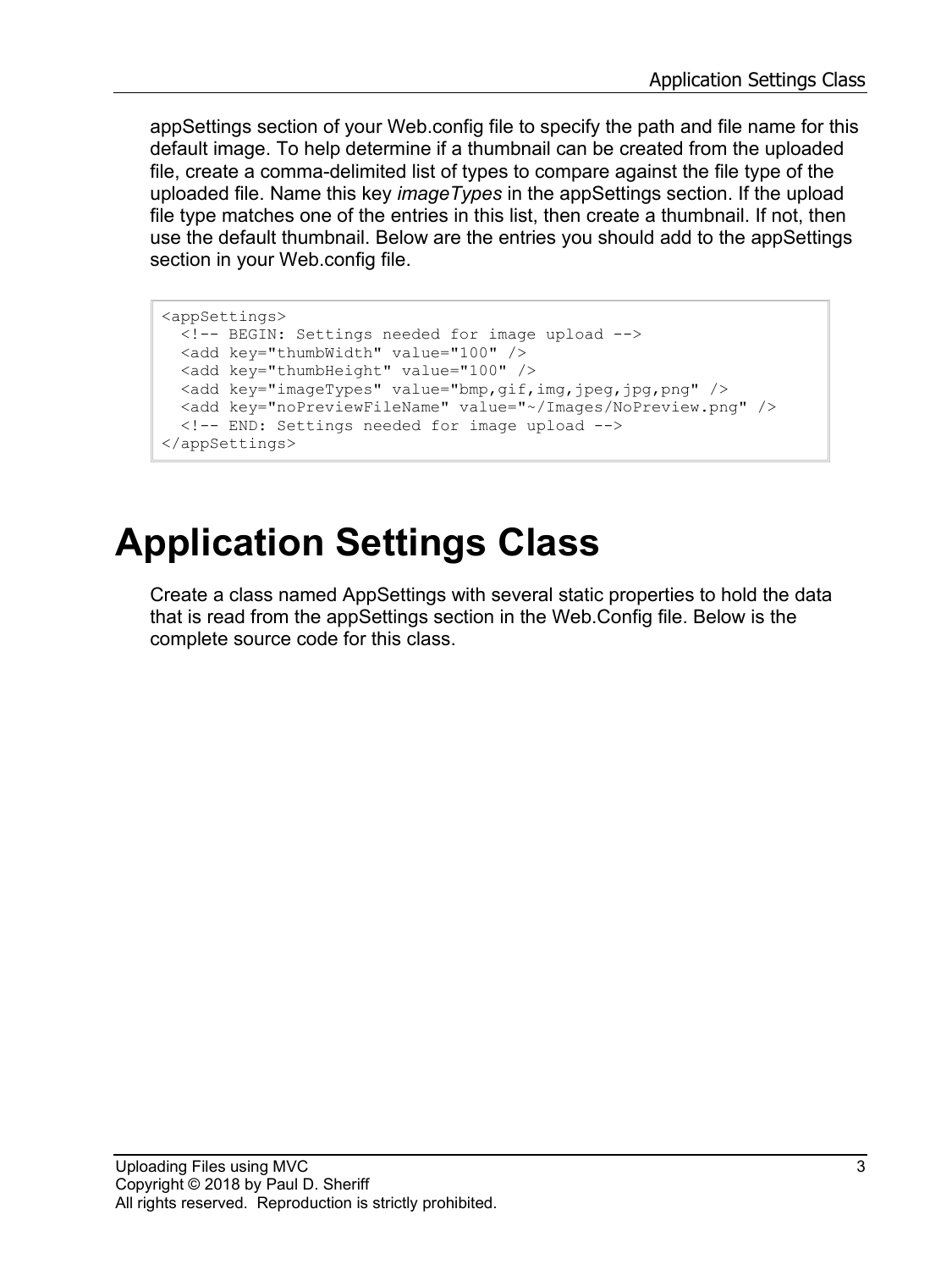```
using System;
using System.Configuration;
namespace FileUploadSamples.Components
{
  public class AppSettings
\{ public static string NoPreviewFileName { get; set; }
   public static string ImageTypes { get; set; }
    public static int ThumbWidth { get; set; }
   public static int ThumbHeight { get; set; }
     protected static T GetValue<T>(string keyName, T defaultValue)
     {
      string value;
       T ret;
       value = ConfigurationManager.AppSettings[keyName];
       if (string.IsNullOrEmpty(value)) {
        ret = defaultValue;
       }
       else {
        ret = (T)Convert.ChangeType(value, typeof(T));
 }
      return ret;
     }
     public static void LoadDefaults()
\{ NoPreviewFileName = GetValue<string>("noPreviewFileName",
                            "~/Images/NoPreview.png");
       ImageTypes = GetValue<string>("imageTypes",
                             "bmp,gif,img,jpeg,jpg,png");
      ThumbWidth = GetValue<int>("thumbWidth", 100);
      ThumbHeight = GetValue<int>("thumbHeight", 100);
     }
   }
}
```
The first thing you add are public properties to hold each of the keys within the appSettings section. Each property has the same name as the keys in the appSettings section.

Next, create a method to read an individual key/value pair from the configuration file. To this method you pass the key name to read and a default value if that key is not found. This method is created as a generic method, so you can convert the string value in the configuration file to the required data type.

The next method, LoadDefaults(), reads all of the values in the appSettings section. Set each public property in this class by calling the GetValue<T>() method specifying the data type, the key name, and the default value to return if the key is not found in the appSettings section.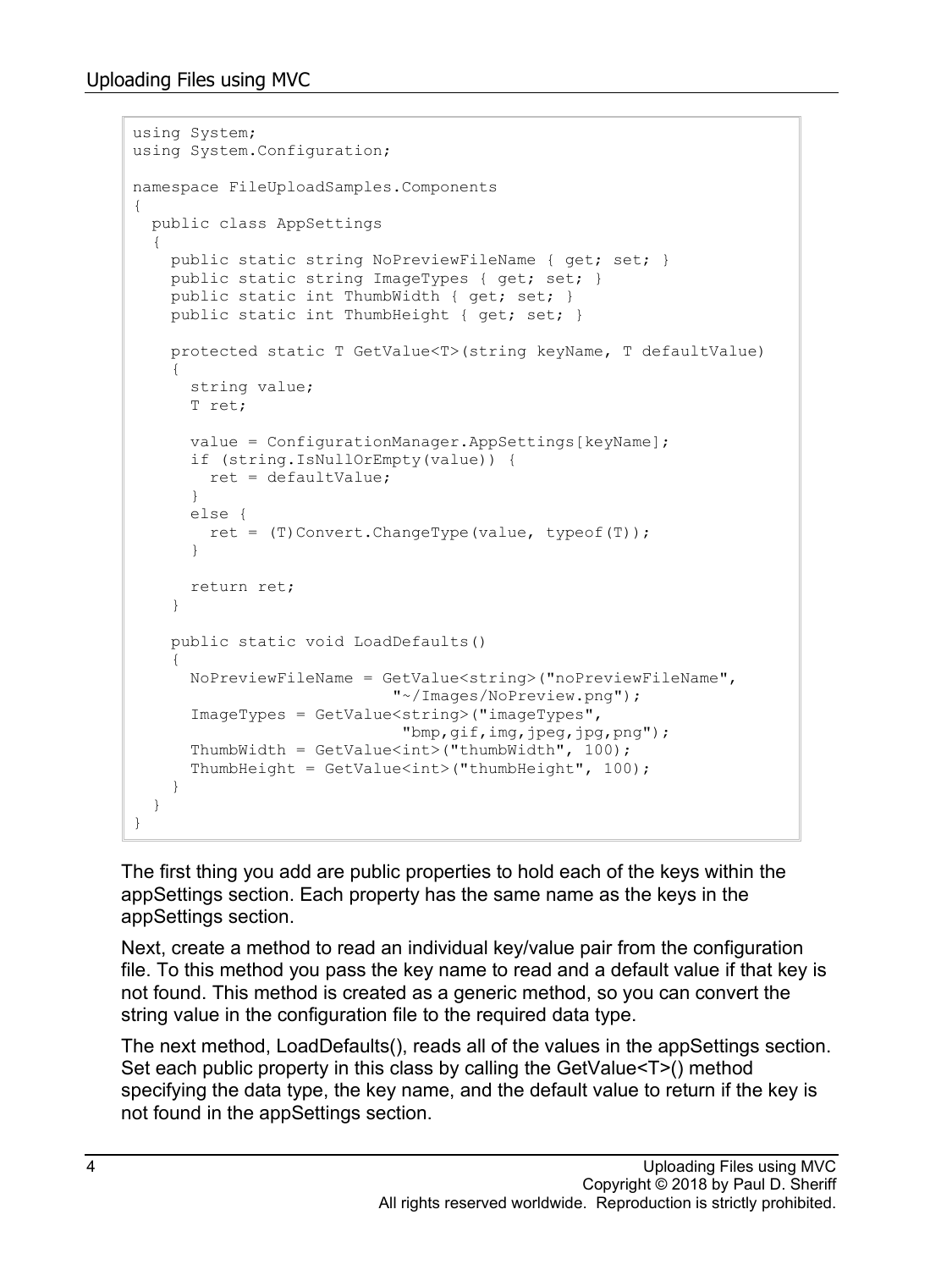#### **Call from Global.asax**

The global values from the Web.config file only need to read in and set one time. Add the code shown in bold below to the Application\_Start() method in the Global.asax file.

```
protected void Application_Start()
{
  AreaRegistration.RegisterAllAreas();
 FilterConfig.RegisterGlobalFilters(GlobalFilters.Filters);
  RouteConfig.RegisterRoutes(RouteTable.Routes);
  BundleConfig.RegisterBundles(BundleTable.Bundles);
  AppSettings.LoadDefaults();
  // Set full path for 'No Preview' image
  AppSettings.NoPreviewFileName = 
     Server.MapPath(AppSettings.NoPreviewFileName);
}
```
Call the LoadDefaults() method to load all values from the Web.config file. After loading the values the *NoPreviewFileName* property is set to a value such as "~/Images/NoPreview.png". This needs to be converted into a real path that corresponds to the \Images folder on the server. The C# File.ReadAllBytes() method is going to be called to read in this file so it can be converted to a Base64 encoded string. The ReadAllBytes() method can't use relative paths, so you need a real path. Use Server.MapPath() to get the path for the web site directory.

#### **Image to Thumbnail Class**

The next class, named ImageThumbnailConverter, is used to take a full-size image and create a thumbnail from it. This class uses the AppSettings class for the size of thumbnail to create and to check if the file can be converted to a thumbnail. If the file can not be converted, then the default image set the in NoPreviewFileName is returned. Below is the complete source code for this class.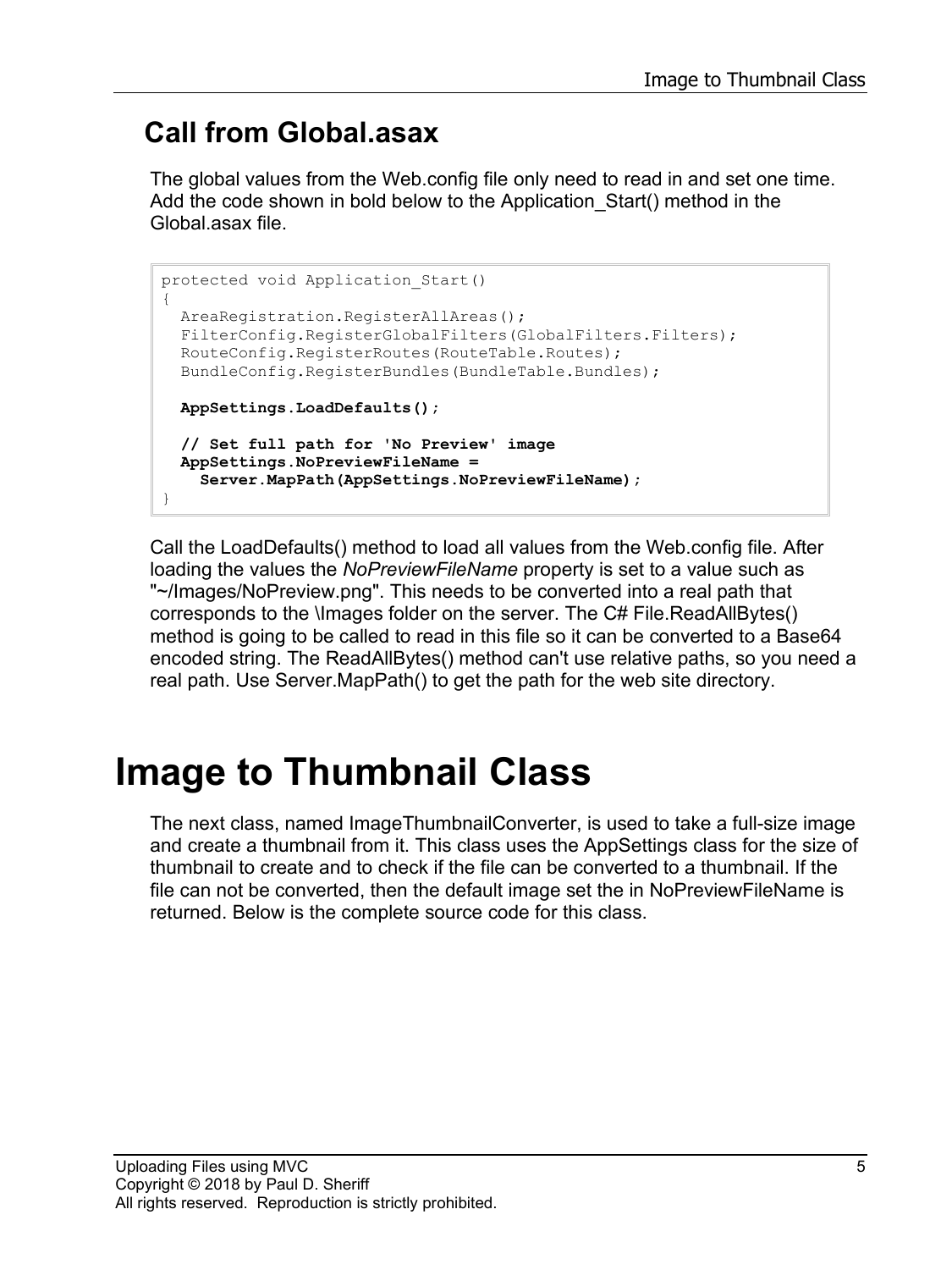```
using System.Drawing;
using System.Drawing.Drawing2D;
using System.Drawing.Imaging;
using System.IO;
using System.Linq;
namespace FileUploadSamples.Components
{
   public class ImageThumbnailConverter
   {
     protected bool CanConvertToThumbnail(string type)
\left\{\begin{array}{ccc} \end{array}\right\} bool ret = false;
       // Get the file type
       if (type.Contains("/")) {
      type = type.Substring(type.LastIndexOf("/") + 1);
 }
       // See if the image type is in the list of valid types
       if (AppSettings.ImageTypes.Split(',').Contains(type)) {
         ret = true;
 }
       return ret;
     }
     public byte[] ConvertToThumbnail(byte[] image, string 
contentType)
     { 
       byte[] ret = null;
       if (CanConvertToThumbnail(contentType)) {
         // Resize image
         ret = Resize(image, AppSettings.ThumbWidth, 
AppSettings.ThumbHeight);
 }
       else {
         // Return 'No Preview' file
         ret = File.ReadAllBytes(AppSettings.NoPreviewFileName);
       }
       return ret;
     }
     protected byte[] Resize(byte[] fullImage, int width, int height)
\left\{\begin{array}{ccc} \end{array}\right\}Image image = null;ImageConverter converter = new ImageConverter();
      Rectangle rect = new Rectangle(0, 0, width, height);
       Bitmap ret = new Bitmap(width, height);
       // Convert bytes to Image data type
      using (MemoryStream ms = new MemoryStream ((byte[])fullImage))
{
         image = Image.FromStream(ms);
```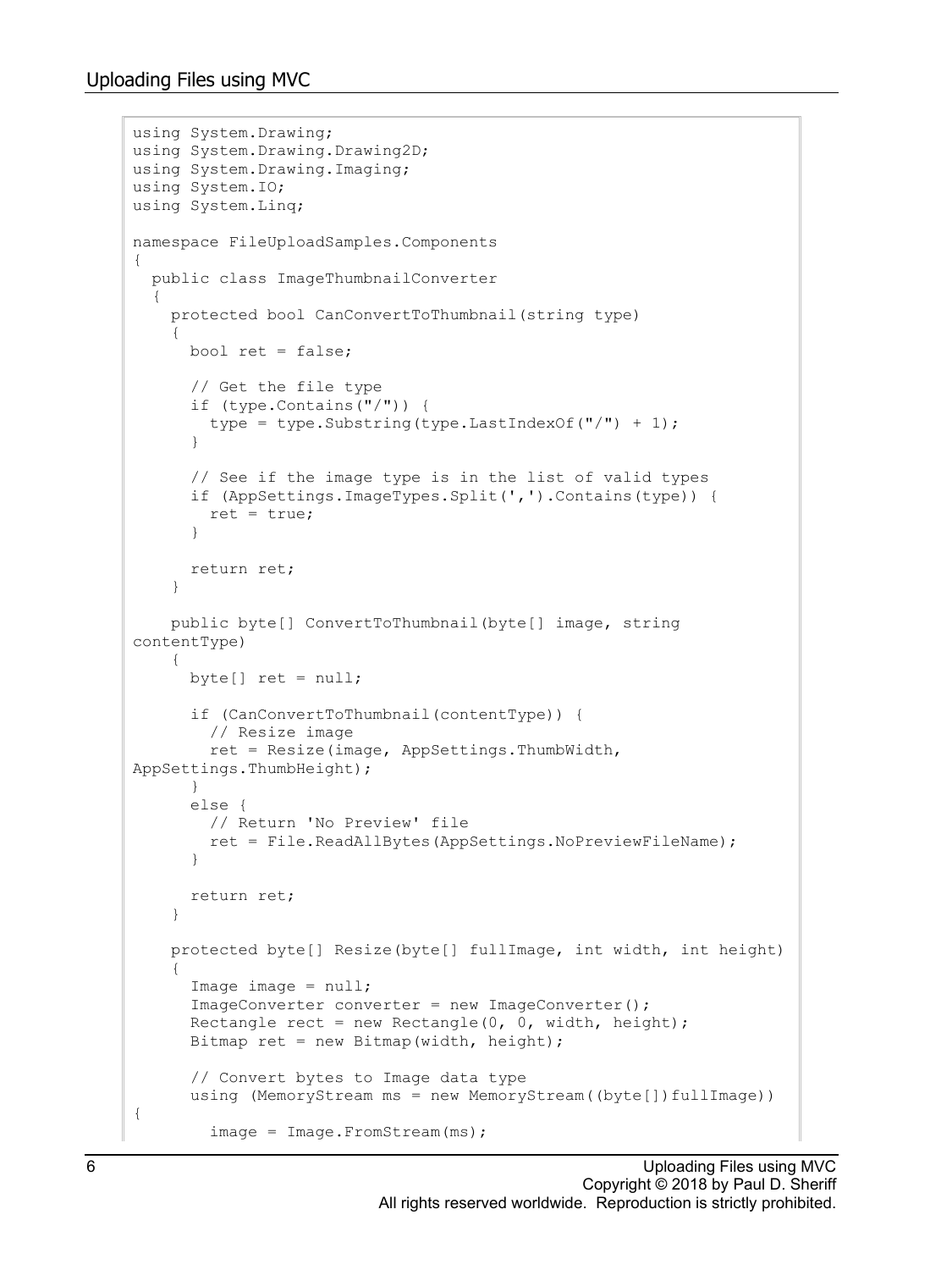```
 }
       // Maintain DPI regardless of physical size
       ret.SetResolution(image.HorizontalResolution, 
image.VerticalResolution);
       // Create a new Graphics object from the Image
       using (Graphics newGraphic = Graphics.FromImage(ret)) {
         // Set high quality mode (may not be needed depending on 
image)
         newGraphic.CompositingMode = CompositingMode.SourceCopy;
         newGraphic.CompositingQuality = 
CompositingQuality.HighQuality;
         newGraphic.InterpolationMode = 
InterpolationMode.HighQualityBicubic;
         newGraphic.SmoothingMode = SmoothingMode.HighQuality;
         newGraphic.PixelOffsetMode = PixelOffsetMode.HighQuality;
         using (ImageAttributes imgAttr = new ImageAttributes()) {
           // Help prevent ghosting around the image 
           imgAttr.SetWrapMode(WrapMode.TileFlipXY);
           // Render the new Image
           newGraphic.DrawImage(image, rect, 0, 0, image.Width, 
image.Height, GraphicsUnit.Pixel, imgAttr);
 }
       }
       // Convert new image to byte array and return it
      return (byte[])converter.ConvertTo(ret, typeof(byte[]));
     }
   }
}
```
The first method, CanConvertToThumbnail(), checks the file type to see if it matches one of the ones contained in the *ImageTypes* property in the AppSettings class. A true or false value is returned from this method.

The next method, ConvertToThumbnail(), first calls the CanConvertToThumbnail() method. If the file passed in can not be converted, then the file set in the AppSettings.NoPreviewFileName property is read in and that is what is returned from this method. If it is a valid file type that can be converted, then a method named Resize() is called to create the thumbnail.

The Resize() method is responsible for creating the thumbnail. A new Bitmap object is created in the variable 'ret'. The width and height of the thumbnail is set when creating this new bitmap. An Image object is created from the byte array passed in, then the resolution of that image is set into the bitmap object. A Graphics object is created from the bitmap. It is this Graphics object that is used to draw the original image into the bitmap object at the specified size. Several properties are set on the Graphics object to help with maintaining a high quality image. Finally the DrawImage() method on the Graphics object is called to take the original image and convert it into a 100x100 thumbnail. The new image is converted to an array of bytes and returned from this Resize() method.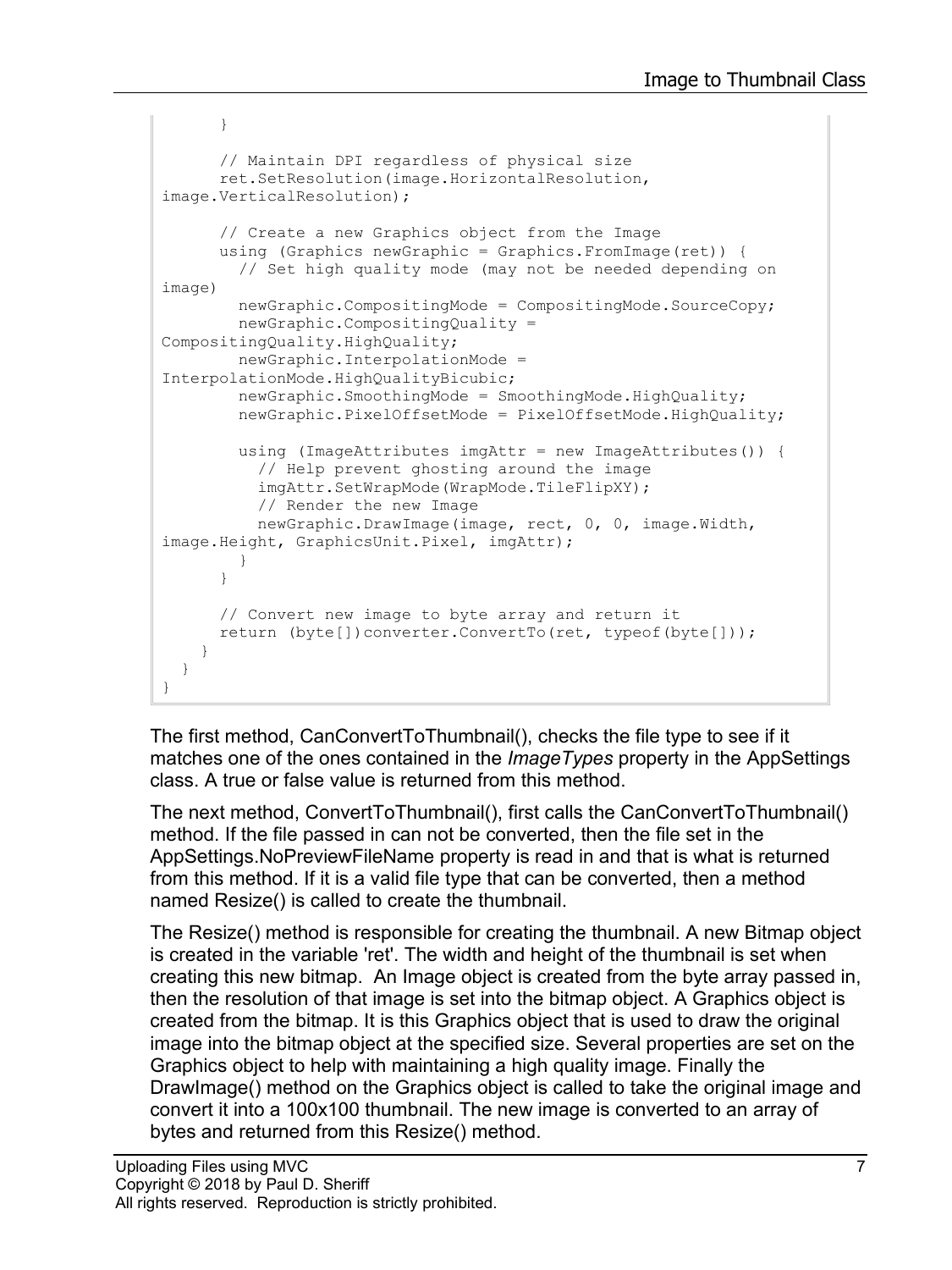# **Modify View Model Class to Create a Thumbnail**

Now that you have a class to create the thumbnail, add a new method to call the ConvertToThumbnail() method on the ImageThumbnailConverter class. The code for this method is shown below.

```
public void CreateThumbnail()
{
   ImageThumbnailConverter conv = new ImageThumbnailConverter();
   // Create thumbnail
  FileUploadInfo.Thumbnail = 
conv.ConvertToThumbnail(FileUploadInfo.Contents, 
FileUploadInfo.ContentType);
}
```
A new instance of the ImageThumbnailConverter class is created. The ConvertToThumbnail() method is called, passing in the original image (the *Contents* property), and the type of file (the *ContentType* property). This method returns a byte array of the thumbnail for the image, or a byte array of the default image that says, "No Preview". This return value is placed into the *Thumbnail* property of the FileUpload object.

#### **Add an <img> Tag to Display the Thumbnail**

Now that you have a thumbnail image to display, add a new form-group on your .cshtml page to display this thumbnail. Add a <img> tag to your page and set the src attribute to the *ThumbnailAsString* property.

```
<div class="form-group">
  <img id="theImage"
        src="@Model.FileUploadInfo.ThumbnailAsString"
        title="@Model.FileUploadInfo.FileName" />
</div>
```